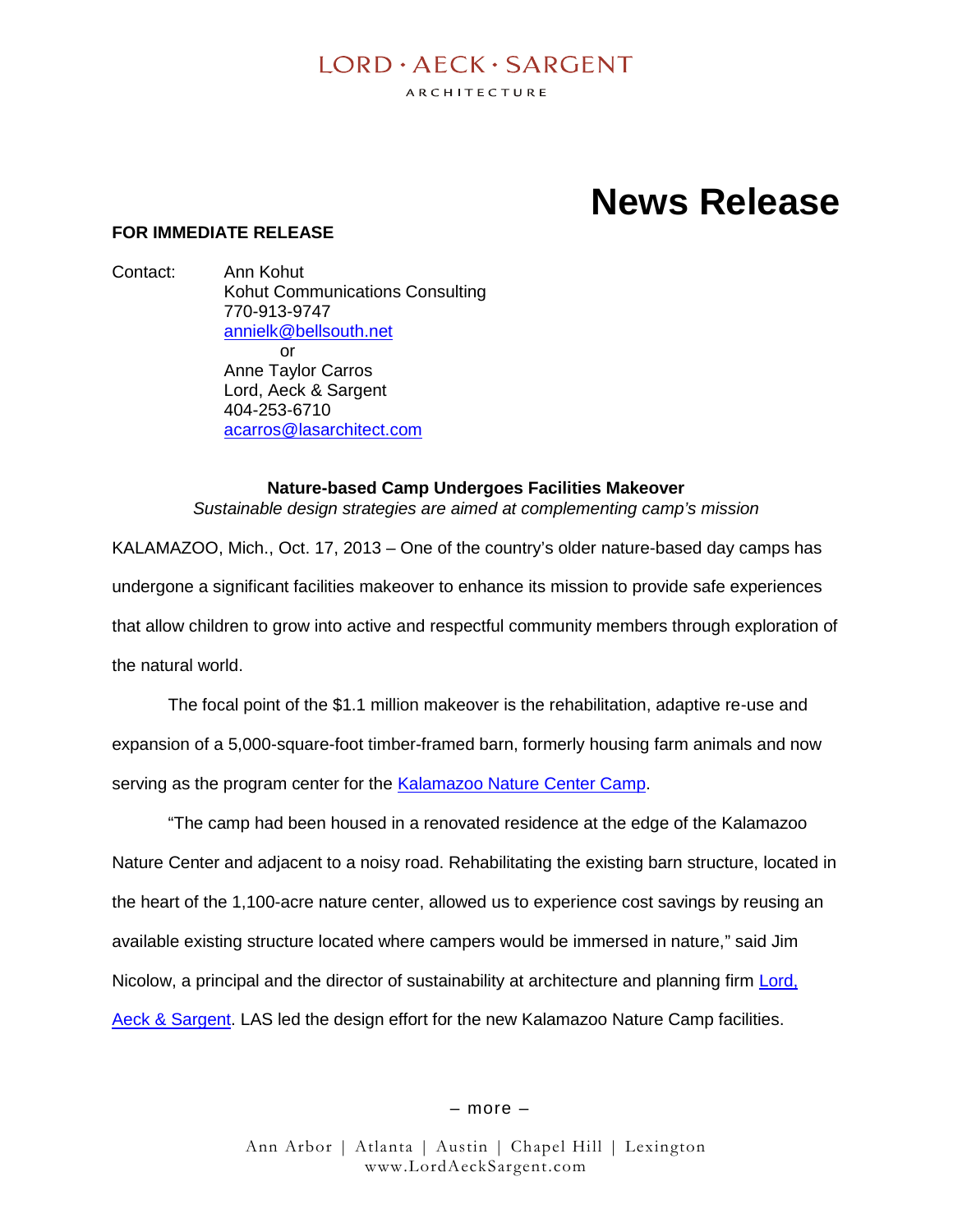#### **Lord, Aeck & Sargent / Kalamazoo Nature Center Camp Page 2**

The barn is surrounded by a wooded area forming the new 23-acre area dedicated to the New Camp Program. The New Camp is surrounded by the 1,100 acres of the Kalamazoo Nature Center (KNC) and is actively used by the campers. The barn is now called the Timber-Frame Barn and houses the camp administrative office, catering kitchen, meeting and storage spaces, restrooms and an art studio/ecology lab to allow campers, ages 3-18, hands-on nature study experiences.

Located on a slope, the Timber-Frame Barn has two unconnected levels, with the front entry leading to the upper level and the back entry leading to the lower level. LAS designed additions on the front and back sides of the barn.

## **Sustainable design strategies complement camp's mission**

"Since KNC Camp's purpose is to inspire people, and especially kids to care for the environment through experiences that lead them to understand their connection to the natural world, our design for the existing barn rehabilitation and the additions, incorporates a host of green products and strategies," Nicolow said. "Some of these include natural cross-ventilation, daylighting, radiant heating and the use of recycled and local natural materials."

The front addition on the upper level includes a new porch pavilion and a camper welcome center, which span the length of the old barn. The pavilion entry is constructed with an exposed, environmentally friendly, glue-laminated structure to extend the aesthetic of the timber frame barn in a contemporary way. The new addition is clad in composite siding made from a durable recycled wood and cement matrix, and the base of the supporting columns making the front entry is clad in local river rock, reinforcing its connection to the local surroundings.

The 727-square-foot upper level front addition houses the camp's welcome center and includes the camp director's office, a catering kitchen, a barrier-free restroom and a shower.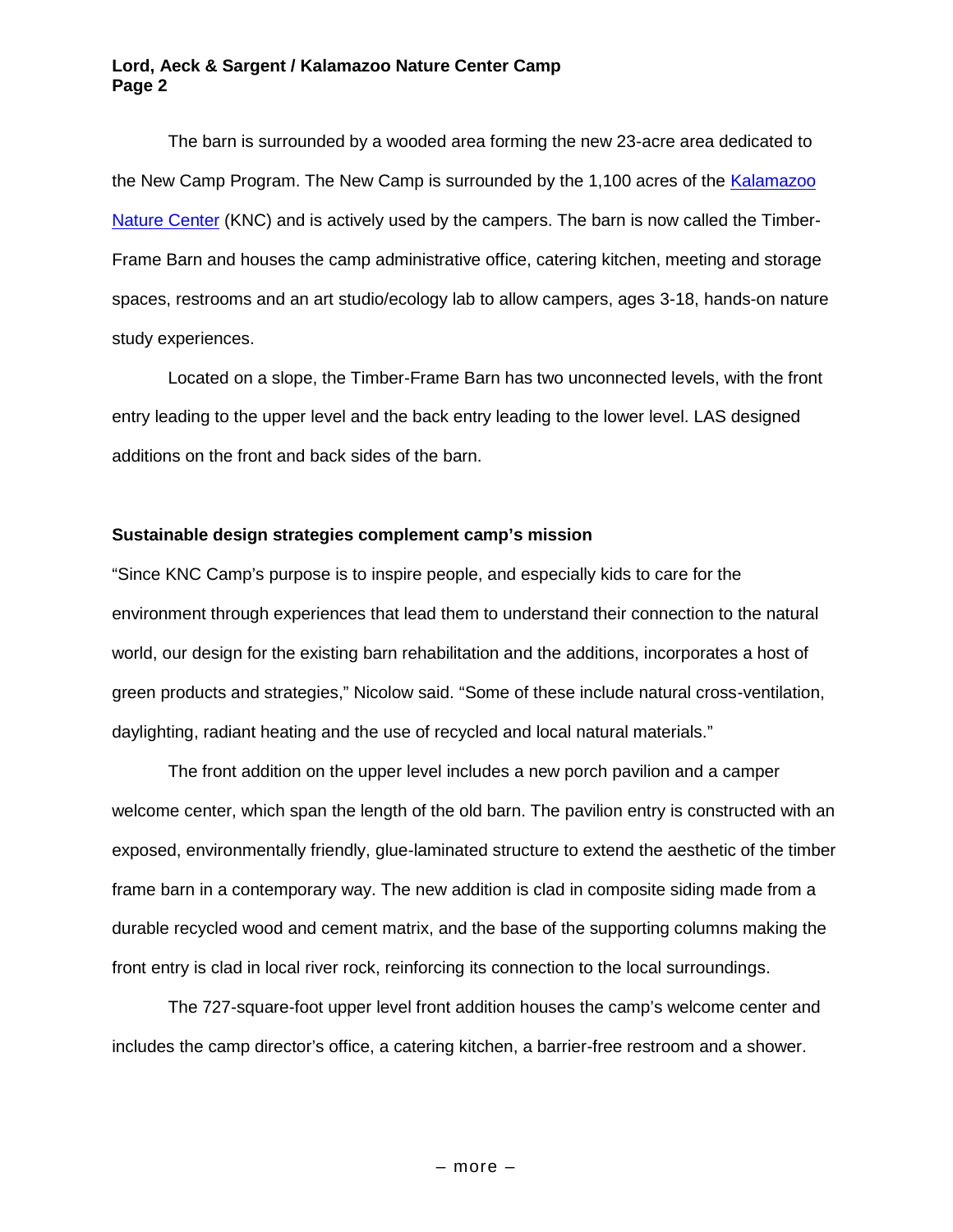#### **Lord, Aeck & Sargent / Kalamazoo Nature Center Camp Page 3**

The main upper level of the existing barn was re-surfaced with a topping concrete to provide a weather protection for the level below and a new durable surface for the large open area to conduct nature-based arts and crafts and rainy-day gatherings for the entire camp population, a significant enhancement to the camp facilities. Since the upper level is not mechanically conditioned space, LAS designed large operable wood-frame windows to replace the small ones located on the sides of the old barn, facilitating natural cross- ventilation so that the space is comfortably habitable in spring, summer and fall. Clerestory windows added at the gabled ends enable the upper level to be completely daylit during most times.

On the back of the upper level, LAS added large new windows and doors to the old barn providing access to a new covered wood deck of nearly 700-square-foot, giving campers an outdoor space where they can continue their programs during inclement weather.

The Timber-Frame Barn's lower level, used primarily as an art studio/ecology lab, was conditioned for year-round use with high-performance spray-foam insulation and a new energyefficient radiant slab heating system. The heated flooring enhances thermal comfort for yearround use by school and adult programs after the typical camp season. Laboratory casework, salvaged from a nearby high school, now serves as arts and crafts equipment storage. Other lower level spaces in the existing section of the barn include a meeting room for staff and two storage rooms for art and lab supplies.

The lower level addition, located directly beneath the wood deck, contains two new ADAcompliant bathrooms with dual flush toilets and low-flow faucets to conserve water. Both are daylit with high clerestory windows as well.

#### **Range of new structures support camp's mission and program**

The now-7,000-square-foot barn rehabilitation and additions form a new heart of the camp, with a range of new structures to support the camp's mission and program. These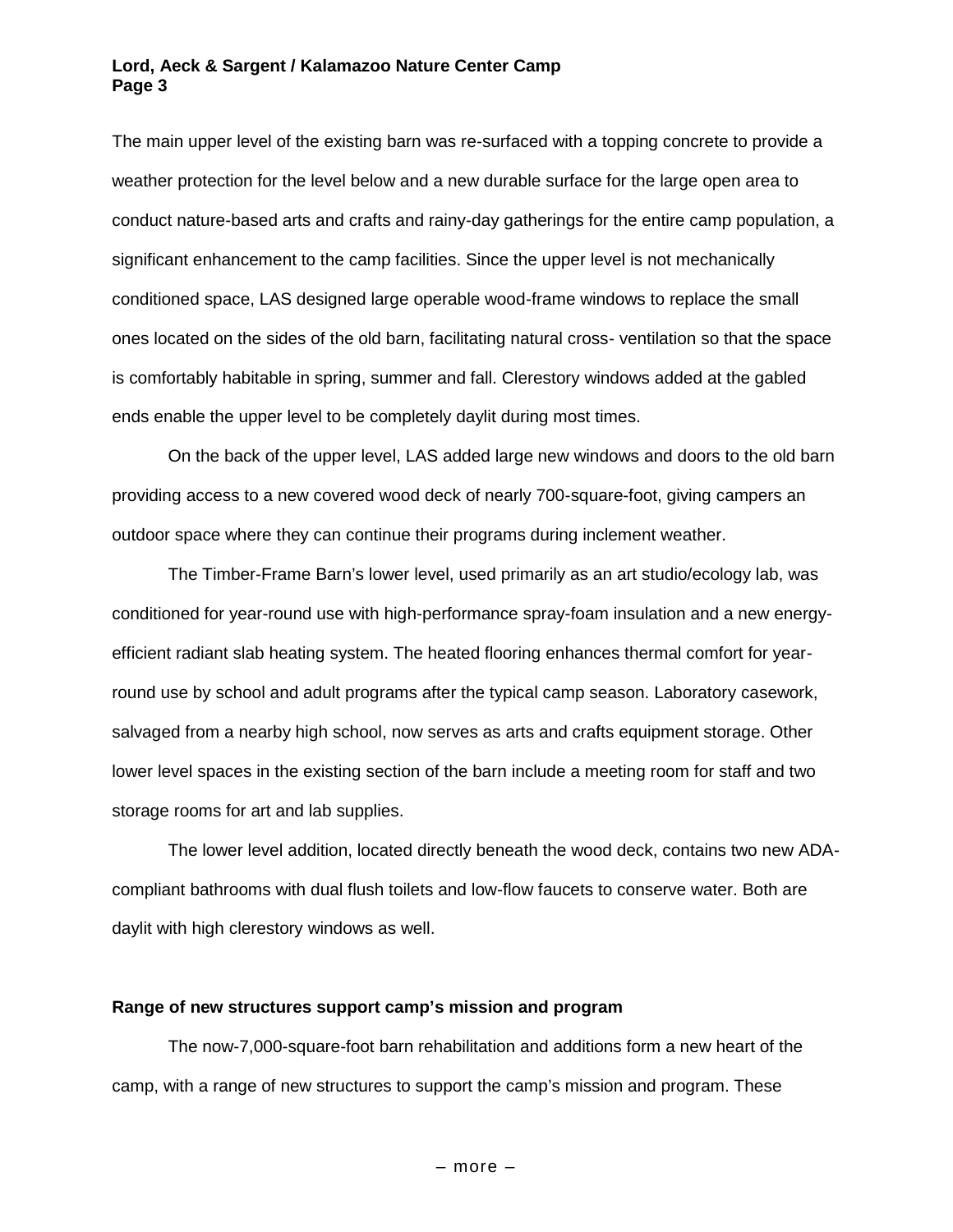#### **Lord, Aeck & Sargent / Kalamazoo Nature Center Camp Page 4**

include an outdoor amphitheater and stage, group activity pavilions, a natural playground for free play, with a wooden water tower play feature, composting garden, a unique 250-foot-long Slip 'N Slide, changing areas, windmill, low ropes course, archery range, and trail network.

The group activity pavilions include three rustic picnic shelters and a fire ring, conceptualized by LAS and constructed by local artisans using natural materials. The open-air amphitheater, also constructed of wood, is used daily for camp gatherings. The shelters, pavilions and wood fencing were constructed using wood taken from on-site. The wood was milled from Black Locust, which was being removed as an invasive species and is very rot resistant.

The natural playground, called Nature's Playground, was developed by The Johnson Hill Land Ethics Studio, which collaborated with the camp master planning effort and served as the project's landscape architect. The wooden water tower play feature was designed by Byce & Associates, which served as architect of record and consulting engineer for the project.

Many other outdoor elements – a multi-stage zip line, treehouse and green roof to be located on a section of the Timber-Frame Barn already designed and built to accommodate it – will be added to the camp site over the coming years. Funding availability will be a determining factor in project priorities, according to Bill Rose, president and chief executive of the not-forprofit KNC, where the KNC Camp resides. The current makeover, which was completed in time for the 2013 camp sessions that began in mid-June, was funded by a \$6.6 million Capital Campaign that included renovations and improvements to the camp facilities and three other KNC programs.

#### **Space that inspires and develops skills**

As for the KNC Camp space, Rose said, "We now have a space that inspires fun, creativity and is welcoming to all who arrive. Campers have their own secluded group spaces where they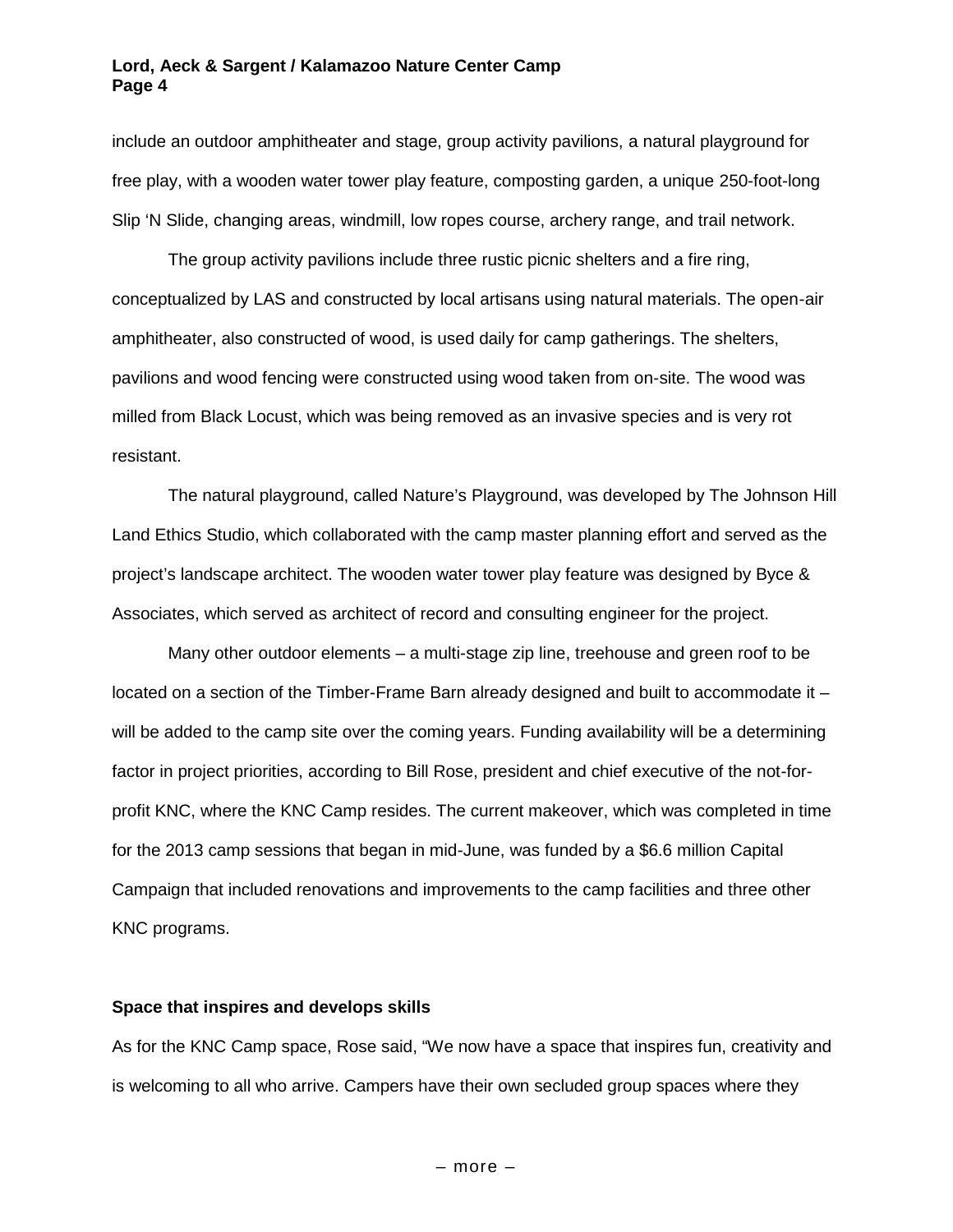launch from to explore the entire KNC property. In the event of inclement weather, campers and staff have a large open space in the barn and a beautiful covered deck where they can continue their program without risk, and the addition of water play and specifically Nature's Playground, allow kids of all ages to explore, dig, get wet and most importantly, have fun in nature!

"Furthermore," Rose said, "through all the improvements we've enhanced our ability to give campers more opportunities for outdoor exploration and play. Today's children are increasingly attached to electronic media, so they are more obese, more prone to attention disorders and less likely to be able to effectively communicate with their peers. At KNC summer camp, we use the outdoors to connect campers with each other, the natural world and their communities. We provide them with a safe and fun background to develop their mental and physical growth, improve motor skills and strengthen social skills, all around the context of nature."

#### **Other uses for the barn**

When KNC Camp is not in session, the Timber-Frame Barn has other uses. It is currently being used five days a week by a class of 11<sup>th</sup> and 12<sup>th</sup> graders interested in conservation and natural resources. The class is constructing its own new site, and when it's completed and the class moves, the Timber-Frame Barn will become the home of Annie's BIG Nature Lesson, a study trip for elementary age classes that spans five consecutive days at the KNC. From October through the month of May, ABNL students will use the comfortable heated/cooled lower level of the barn as classroom space when not having outdoor instruction.

# **The project team**

The Kalamazoo Nature Center Camp project team included:

- Lord, Aeck & Sargent, Inc. (Ann Arbor, Mich. office) co-master planner; design architect
- The Johnson Hill Land Ethics Studio (Ann Arbor) co-master planner; landscape architect
- Byce & Associates (Kalamazoo, Mich.) architect of record; consulting engineer (structural, civil and MEP/FP)
- Miller-Davis Company (Kalamazoo, Mich.) construction manager